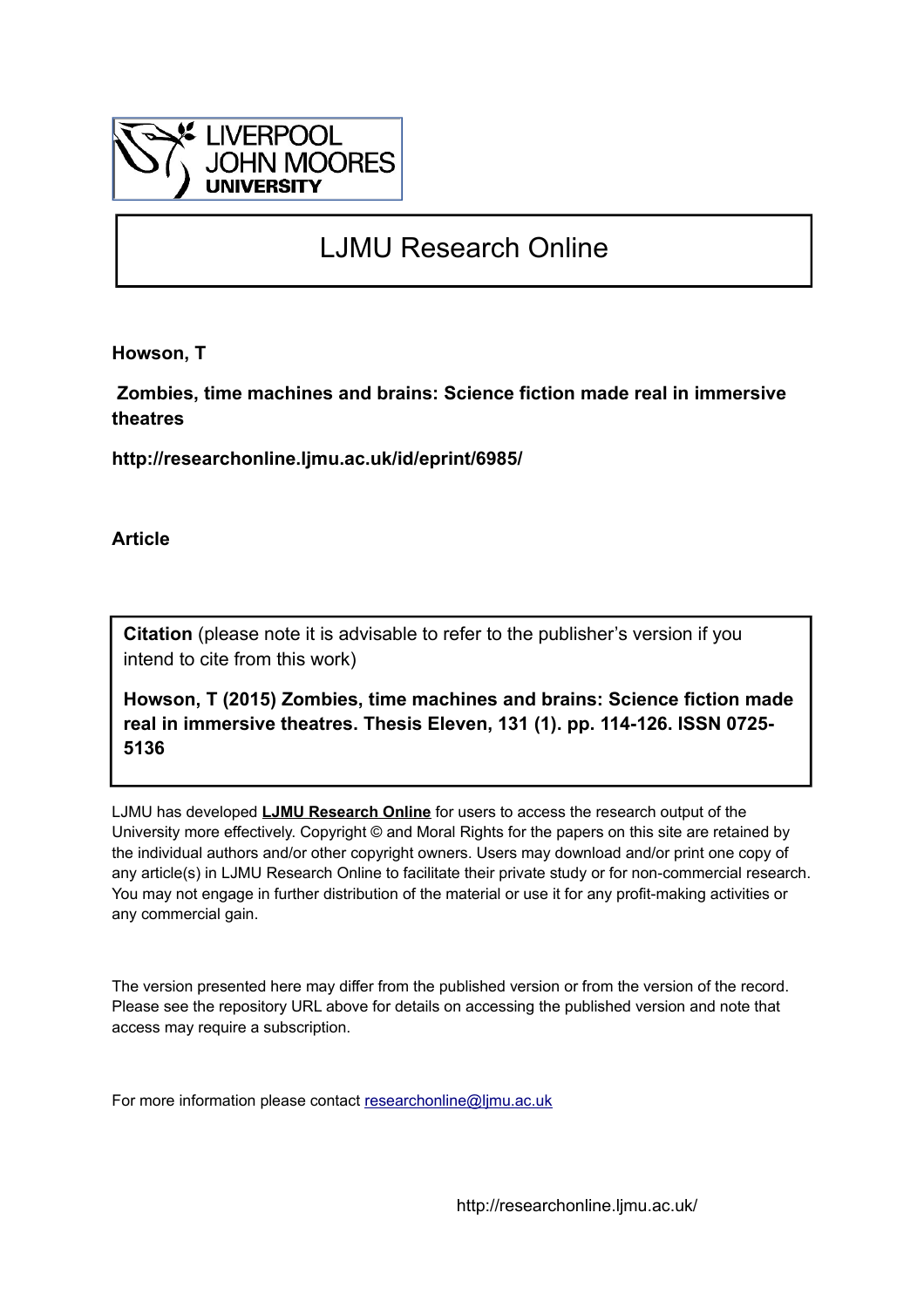**Title:** Zombies, time machines and brains: science fiction made real in immersive theatres

## **Author: Teri Howson**<sup>1</sup>

#### **Abstract**

Critical thought on immersive theatres is gathering in pace with many arguments centred on explorations of audience/performer interaction and the unique relationship these theatres create. Within this paper I look beyond these debates in order to consider the implications of immersive theatres within contemporary culture, with the aim of furthering the ways in which immersive theatres are presently being framed and discussed. Theatre and science fiction have shared a somewhat limited relationship compared to their burgeoning usage within other forms of entertainment. This paper focuses on how the conceits of science fiction are being staged within this theatrical setting. Primary focus is given to Punchdrunk's *... and darkness descended* (2011) and *The Crash of the Elysium* (2011– 2012). This is considered alongside The Republic of the Imagination's (TROTI) *Cerebellium* (2012–14), an original narrative created for the performance which has been subsequently developed over a three-year period to date. This discussion is presented and framed through my personal experience as both a performer *in Cerebellium* and (later) as audience member. The particular use of dystopian narratives and alternate worlds is given consideration, with reflection on the way these works destabilize and call into question the audience's sense of self either through their ability to survive or understand their sense of self. By making evident the spectrum of practice, I endeavour to delve further into identifying and demystifying immersive theatres and their differences to conventional theatre.

## **Keywords**

Dystopian narratives, immersive theatres, Punchdrunk, The Republic of the Imagination (TROTI), science fiction

**<sup>1</sup> Corresponding author:**

1

Teri Howson, School of Creative Studies and Media (SCSM), Bangor University, John Phillips Hall, College Road, Bangor, Gwynedd, LL57 2DG, Wales, UK. Email: teri.howson@bangor.ac.uk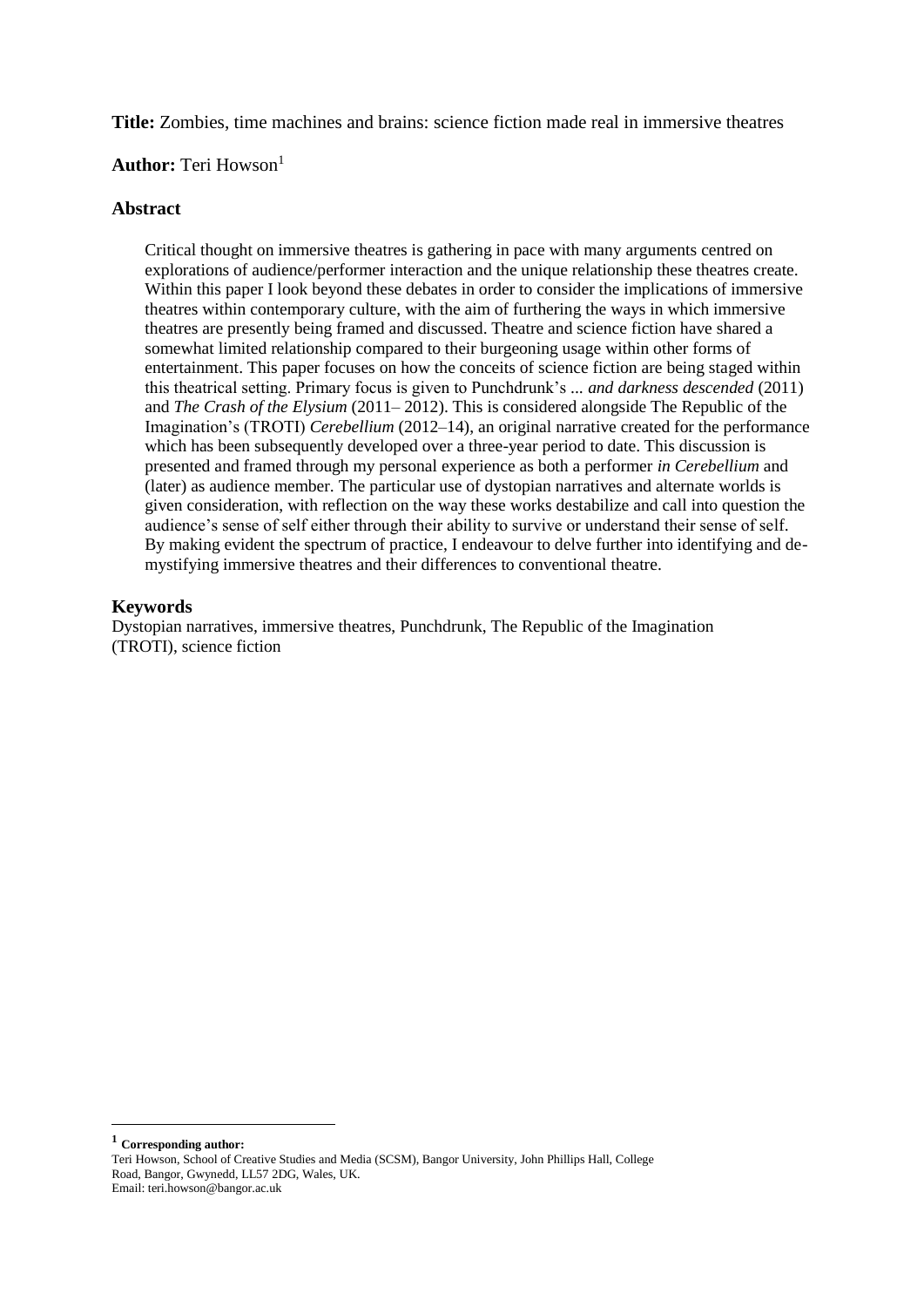## **Introduction**

**.** 

Immersive theatres<sup>2</sup> have gained popularity in recent years as a form of theatre where spatial, participatory and sensory modes of performance combine, enabling the audience to interact to greater or lesser degrees with the performer or performance space. Audiences may freely roam large meticulously-designed spaces, fully encompassed in the fictional world created for the performance. Alternatively, they may be guided in or partly led through a space where, whilst the route is the same for each audience member, it is traversed alone as an audience of one. Within this form new narratives and reimaginings of stories have been offered to the audience. Familiar plays have been reconstructed within an exploratory framework, offering a fragmented and audience centred account of the narrative concentrated on the audience's experience and journey through the performance. Alternative formats have focused on scenarios and the audience's response to a series of particular situation(s). Other performances use a gentler and unhurried approach, predominantly engaging the audience through the senses.

Collectively, these diverse encounters have been prominently described as 'experiential' (see Machon, 2013; Alston, 2013; Groot-Nibblelink, 2012). Yet, the range of experiences on offer differs greatly in terms of how they stimulate the audience. Aside from the variety of experiences proffered as 'immersive', critical thinking has seen initial conceptualizing centred on understanding the dynamic play enacted by the immediacy of the encounter between the performer and the audience (see Hill and Paris, 2014; Machon, 2013; Bauwens et al., 2013).

Currently there have been no attempts to consolidate the range of immersive experiences on offer, perhaps it will prove an impossible task. Whether an audience of one or many, the audience's encounter with the performance is influenced by their mode and direction of travel through the performance (either self-directed or informed by the space), and whether they are required to verbalize and share personal narratives. In addition, the way the performance is understood through the body's senses, either in interacting with objects or performers or through an awareness of one's physical movements through the space, can also vary.

<sup>&</sup>lt;sup>2</sup>. The author uses the pluralization of the term immersive theatre as described by Josephine Machon (2013) to include the range of practices and forms which can be considered under the collective banner 'immersive'. This allows for differences in the employment of the techniques of participation, senses and space, which combine to create varying degrees of immersivity in performances.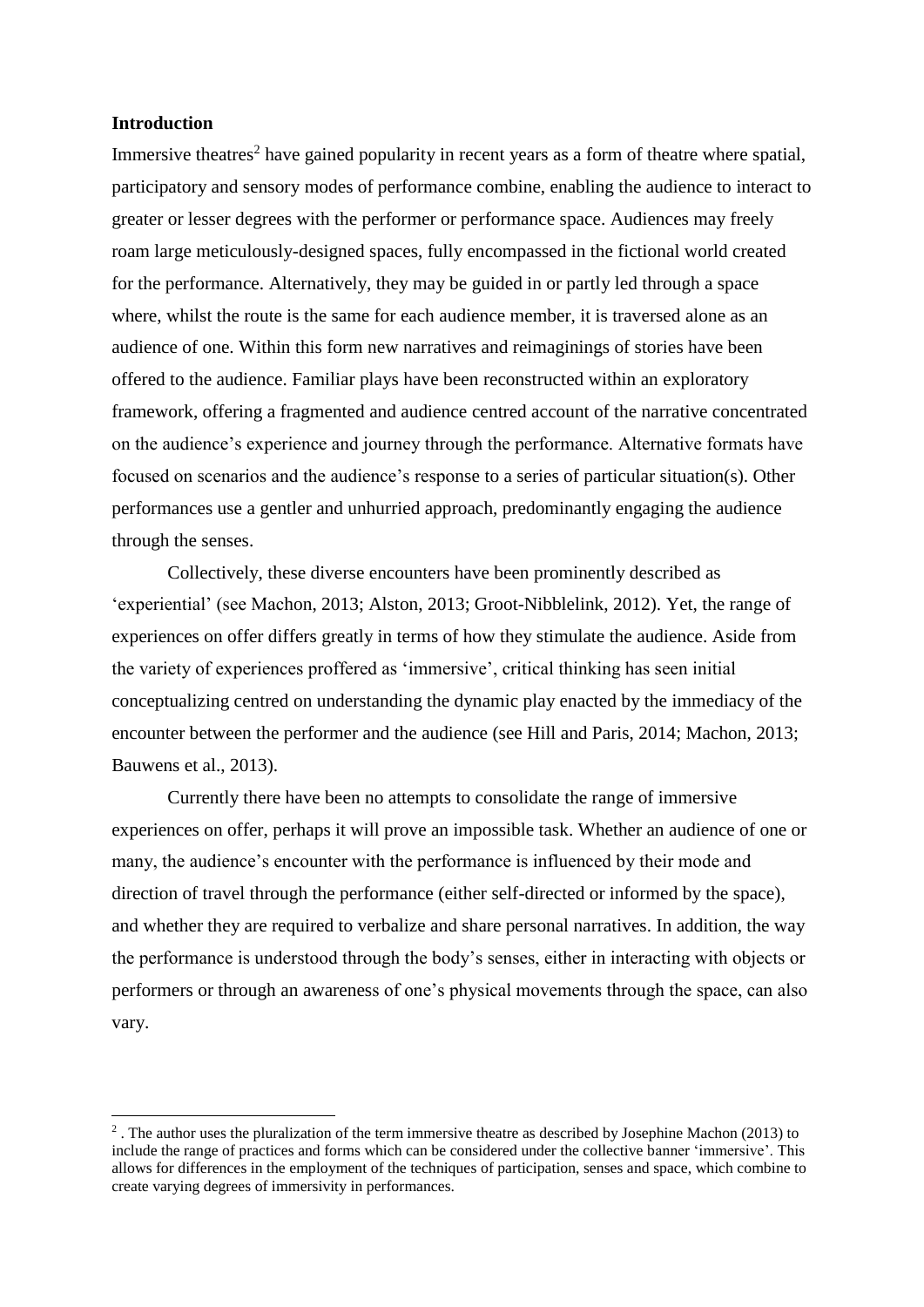This paper will explore the particular use of science fiction narratives within immersive theatres in order to examine the different forms of experience on offer. It will also consider the use of the science fiction narrative's link to dystopian fictional 'worlds' which frequent immersive theatre narratives. It will discuss how dystopian worlds relate to the use of the science fiction narrative as a 'warning' against contemporary lifestyles.

Whilst central to the organization of the performance and the way the audience experiences it, this paper seeks to move the discussion into uncharted territory, in considering a particular kind of narrative that has emerged in several performances: that of science fiction, and how it can be used to understand the different approaches to immersion in theatre.

## **Background**

Assessments of science fiction largely relate to other types of media than theatre (Bould et al., 2009), perhaps because of the rarity with which they come together and attention being given to other aspects of the work. Its inclusion in conventional theatre writing is infrequent, usually representing a terrifying and unpleasant fictional reality, or described as loosely 'futuristic' (Indick, 1997: 19), which has continued into contemporary performance. As an example, Sarah Kane's work has mostly been discussed in terms of the violence of the action portrayed rather than through considering the prospect of the dystopian future world it presents, a feature which has become readily associated with science fiction narratives (Murphy, 2009). Descriptions focus on the brutality of the actions at hand (Göhkhan, 2011) rather than on the dystopic nature of the world Kane created, such as in *Cleansed* (1998), where Tinker brutalizes other characters through surgical procedures. It has been suggested that the infrequent combination of theatre and science fiction narratives in the past may result from the difficultly of staging these types of narratives through a live medium, where they are often associated with futuristic, vast and advanced technological status (Indick, 1994). Whilst the solution is offered in making use of the off-stage theatre conceit (Indick, 1994), immersive theatres offer the potential for vast roaming spaces where elaborate staging can meet with the expectations of presenting 'other worlds' in a more complex way. Although these events may allow for the 'spectacle' of science fiction to be more fully realized, Indick's warning against the dominance of the visual is, nevertheless, an important consideration (1994: 245).

The practice of less conventional forms of theatre, and the increasing use of technology in performance have permitted for advances in their inclusion in theatre. Farnell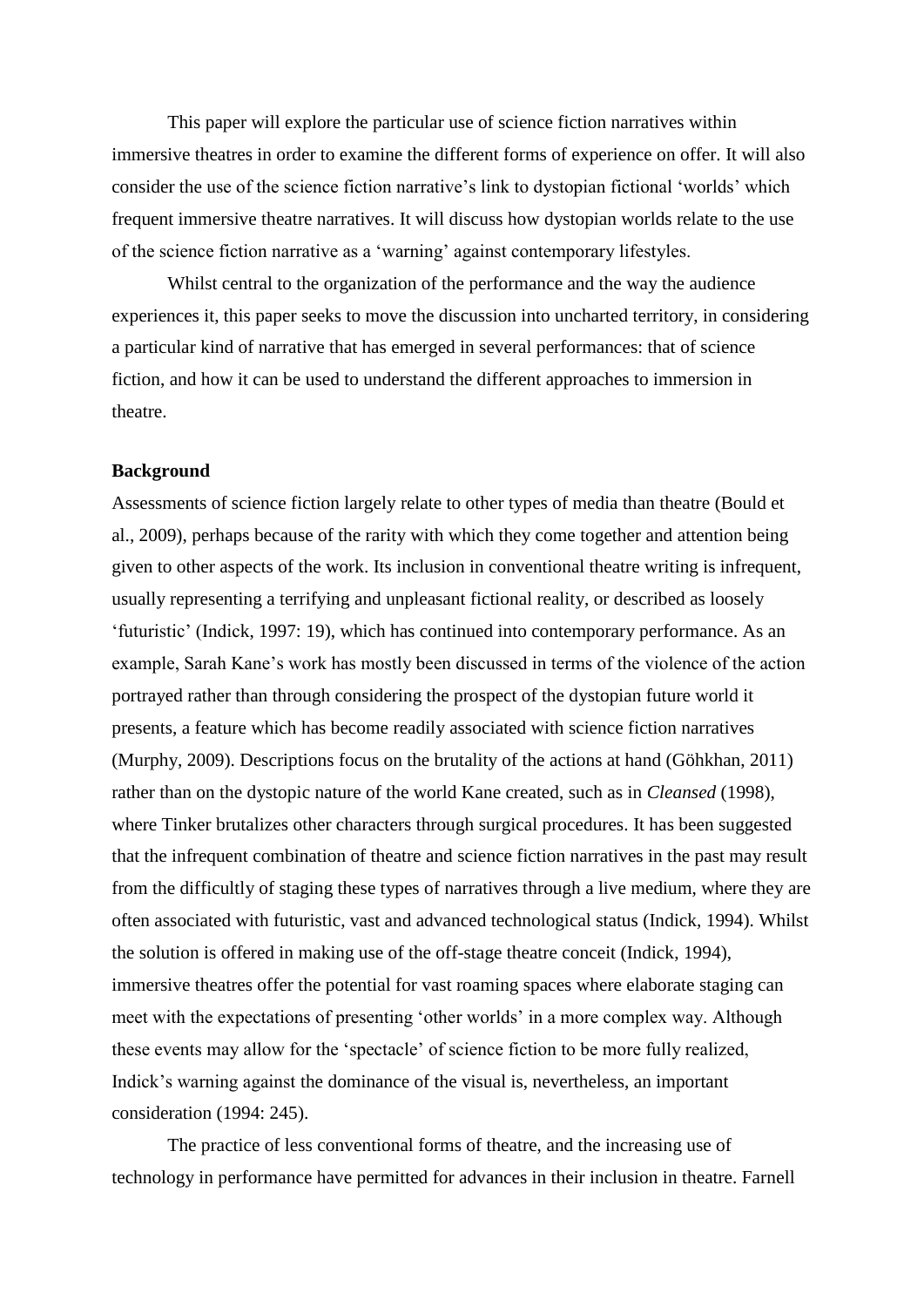has discussed the way performance art has brought together theatre with science fiction through a demonstration of the 'posthuman' body (Farnell, 2000: 109). His description of the work of Stelarc demonstrates a materialization of Donna Haraway's theoretical concepts in relation to the cyborgean body (Haraway, 1991) through a 'literalization of the science fiction metaphor' (Farnell, 2000: 123). Similarly, Orlan's many surgical operations demonstrate the permeability of the flesh with foreign objects and instruments. The use of technology in performance art practices has opened up discussion of the ways in which theatre may address and utilize science fiction within its narratives. The use of the performer's own body to integrate technology within it and be affected by it has been a crucial part of this process. Maria Abramović's *Rhythm 2* (1974) saw the artist explore the side effects of man-made drug treatments, making evident their effects through her work. The use of science fiction narrative in immersive theatres provides an opportunity to explore the ways in which innovative forms of live art utilize and make evident science fiction narratives in newly imagined ways.

# **Science fiction narratives in immersive theatres**

Punchdrunk Theatre has become synonymous with the production of large-scale immersive theatres using epic landscapes (usually warehouses and disused buildings). The company has employed the science fictional narrative in several works which reimagine existing stories in line with other performances the company has produced. First formed in 2000, the company has revised well-known stories such as *Macbeth*, reimagined as *Sleep No More* (2003) in a falling-down hotel building where setting and location merged in the telling of the story. Most recently the company took Georg Büchner's *Woyzeck* and presented it as *The Drowned Man: A Hollywood Fable* (2013–14), told as a story of two halves where the familiar characters of the play are presented through two intertwining stories. In line with their reimagining of well-known narratives, two performances – *The Crash of the Elysium* (2011– 12) and *... and darkness descended* (2011) have used existing science fiction narratives and re-worked them into the Punchdrunk form. *The Crash of the Elysium*, based on the popular BBC series *Doctor Who*, was orientated to a younger audience than that of the average Punchdrunk performance. The audience is placed in the role of assisting the Doctor on one of his adventures as he endeavour's to rescue earth. The rescue takes place within the accustomed allotted time of 60 minutes, as in the television series. Several pre-recorded onscreen appearances were made throughout the performance by (then Doctor) Matt Smith. The audience is given the chance to experience the world of Doctor Who as they physically run,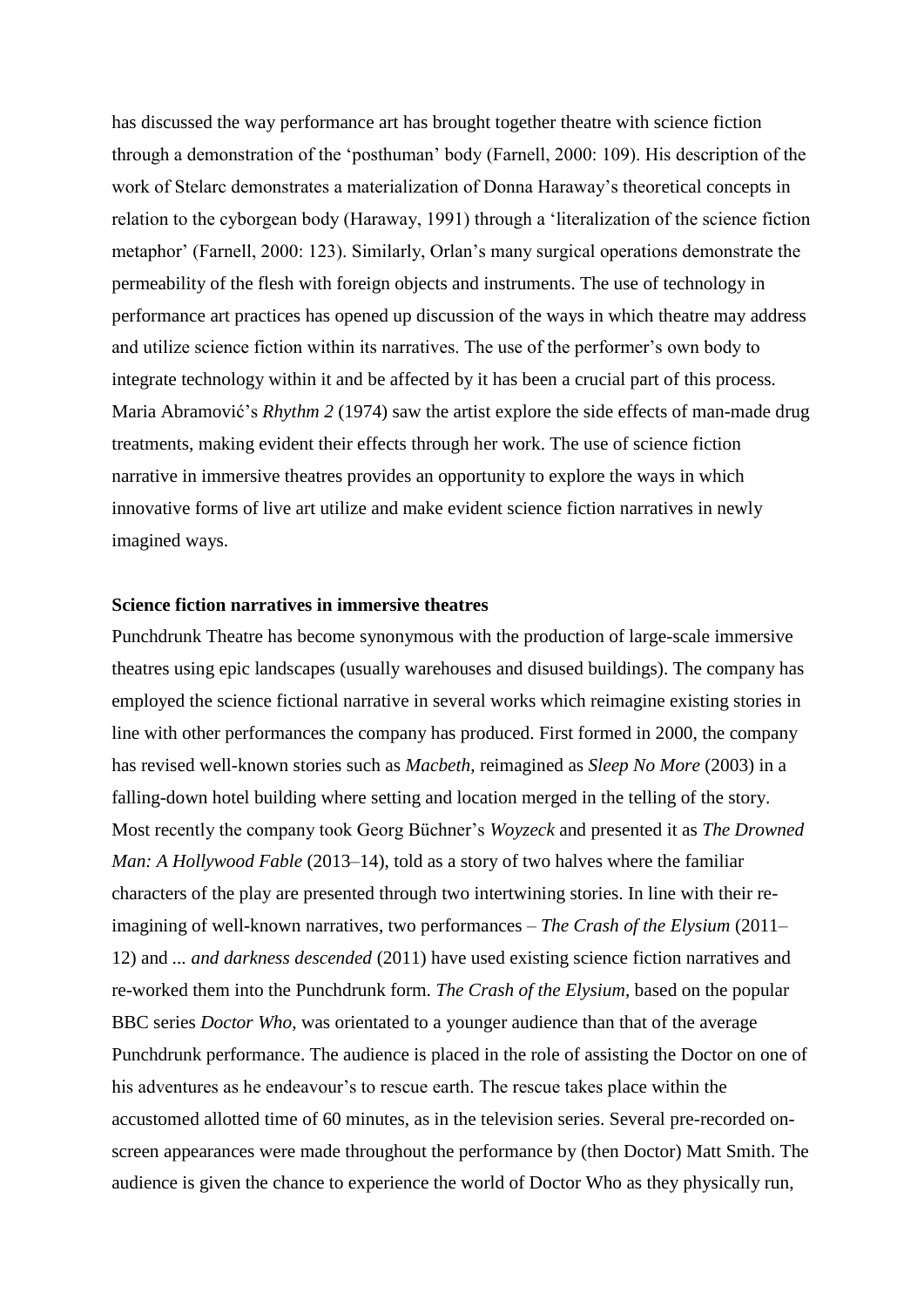chase after and accomplish a number of tasks to aid the Doctor in his familiar role of saving the universe once more. Similarly *... and darkness descended* (2011), designed to launch the game *Resistance 3* for Sony PlayStation, accomplishes a comparable task, albeit for an adult audience and within a smaller scope of time (just 15 minutes). Performed underground beneath London's Waterloo Station, the audience is placed in the role of 'resistance fighters' and despatched with a definitive mission to a deliver an important message to the central character of the game. Shadowed figures emerge from the dark and the familiar immersive custom of moving through dimly-lit spaces is paired with a detailed set design, where documents, papers and other objects support and inform the fictional world created. In both performances the audience's senses are encapsulated beyond the usual visual spectacle of theatre, as the performance space marries smell, touch and sound to the fictional environment, thus immersing the audience in the theatrical spectacle. One critic noted:

Within is a world painted in shadow, but the finer details still impress. As our dim torchlight dances in the blackness, we see scattered newspapers, detailing the fall of man at the hand of alien invaders. As a lifelong gamer, I am virtually trained in exploring every nook and cranny, harvesting detail and information. I'm not disappointed. Ruffling through a wastepaper basket, I find a printed distress call. It doesn't mean anything to our task at hand, but it's there as part of a fuller picture. (Higgins, 2011)

Whilst only a short performance, the level of detail is aimed at creating a believable and scintillating experience that offers a level of encounter beyond that of the video game: instead of an avatar handling objects within the game, the audience member is able to physically and directly touch and hold each item. Although virtual design is edging ever closer to encapsulating the complete sensory experience, theatre (at least for the present) is able to offer a sensory encounter beyond that of the current gaming experience. The status of these events as theatre is certainly precarious and must be considered on a continuum when compared with other events. Similar experiences, such as zombie encounters at recent San Diego Comi Con events, based on the television series *The Walking Dead* (2010–14), offer a less complete sensory and narrative encounter through a limited transformation of the performance environment. These events place emphasis on the thrill of the experience, in attempting to frighten the audience and challenge their survival instincts, even though it is fictitious. From personal experience and anecdotal comments provided by the audience, performances such as *Cerebellium* (2012–2014), appear to offer an experience at the other end of the spectrum.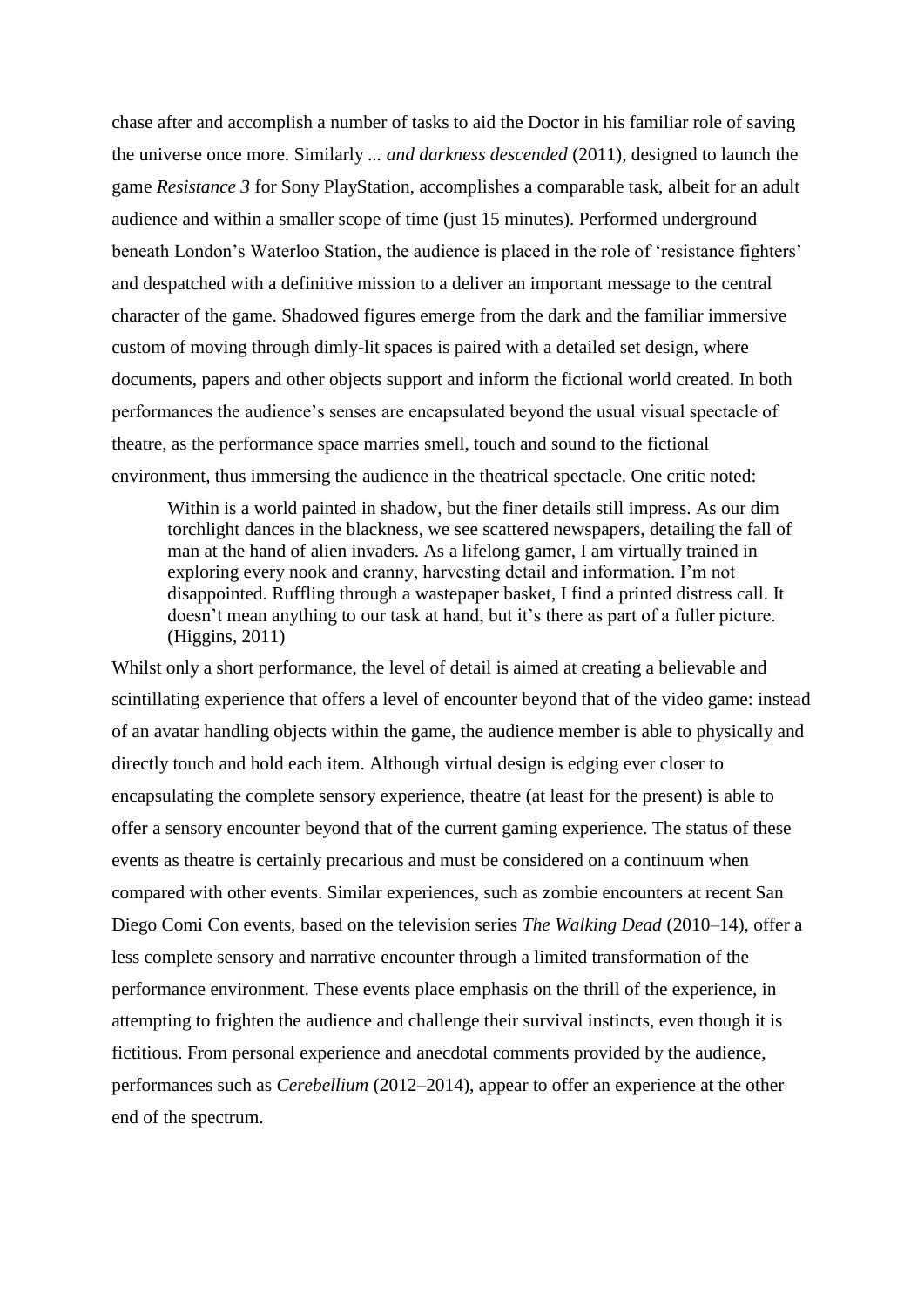Whilst Punchdrunk has become ubiquitous, with vast roaming spaces, their formula is not the only approach used in designing immersive theatre performances, nor the only use of science fiction narratives within this form of theatre. The Republic of the Imagination's (TROTI) recent collaboration with Bangor University and Pontio saw the creation of *Cerebellium* in 2012. The performance has undergone two further re-incarnations in 2013 and 2014. I was able to encounter this work both as performer and audience member, constructing a twofold account of the performance which informs this discussion.

TROTI's intentionally misspelt *Cerebellium* (2012–14) plays upon the often wrongly pronounced cerebellum, where an unintended 'i' is often inserted into its pronunciation. The performance attempts to capture the misconception of the 'i' idiom within one's own reality, through demonstrating how the senses provide an illusory version of reality. Created in a university laboratory, the space is designed to enhance the believability of the performance and unsettle the audience's perception of the world through the series of illusory experiments presented. In the 2012 version, the audience's role was based on the pretext that they were part of an independent jury being conducted as part of an ethical review of the project. The audience is provided with a short history of how 'Project K' was initiated, thereby creating consciousness in a brain in a laboratory vat (Figure 1). They are told that they will see the laboratory for themselves and meet with staff from the study, before seeing Project K directly. The audience is provided with three choices: following their visit to the laboratory they must decide whether the project should be terminated with immediate effect, if Project K (or Kevin, as the audience comes to know him) should be told about his status, or whether the research should continue under its current guise.

## *Figure 1. about here.*

The audience is led through the performance one at a time. The performers (in the role of research staff) present a series of illusions to challenge the audience's perception of reality. One room, lit with a murky brown/yellow light (the sodium room; see Figure 2), reveals a spectrum of colour when a torch is passed over any object in the room. Each sense is challenged in turn through a series of interconnecting rooms and corridors. A 'tilted axis' room shifts the audience's sense of gravity through a carefully angled space, briefly disorientating one's sense of direction. Another room presents a series of visual illusions to test vision, making flat surfaces appear to ripple and black circles appear where initially only white circles are visible.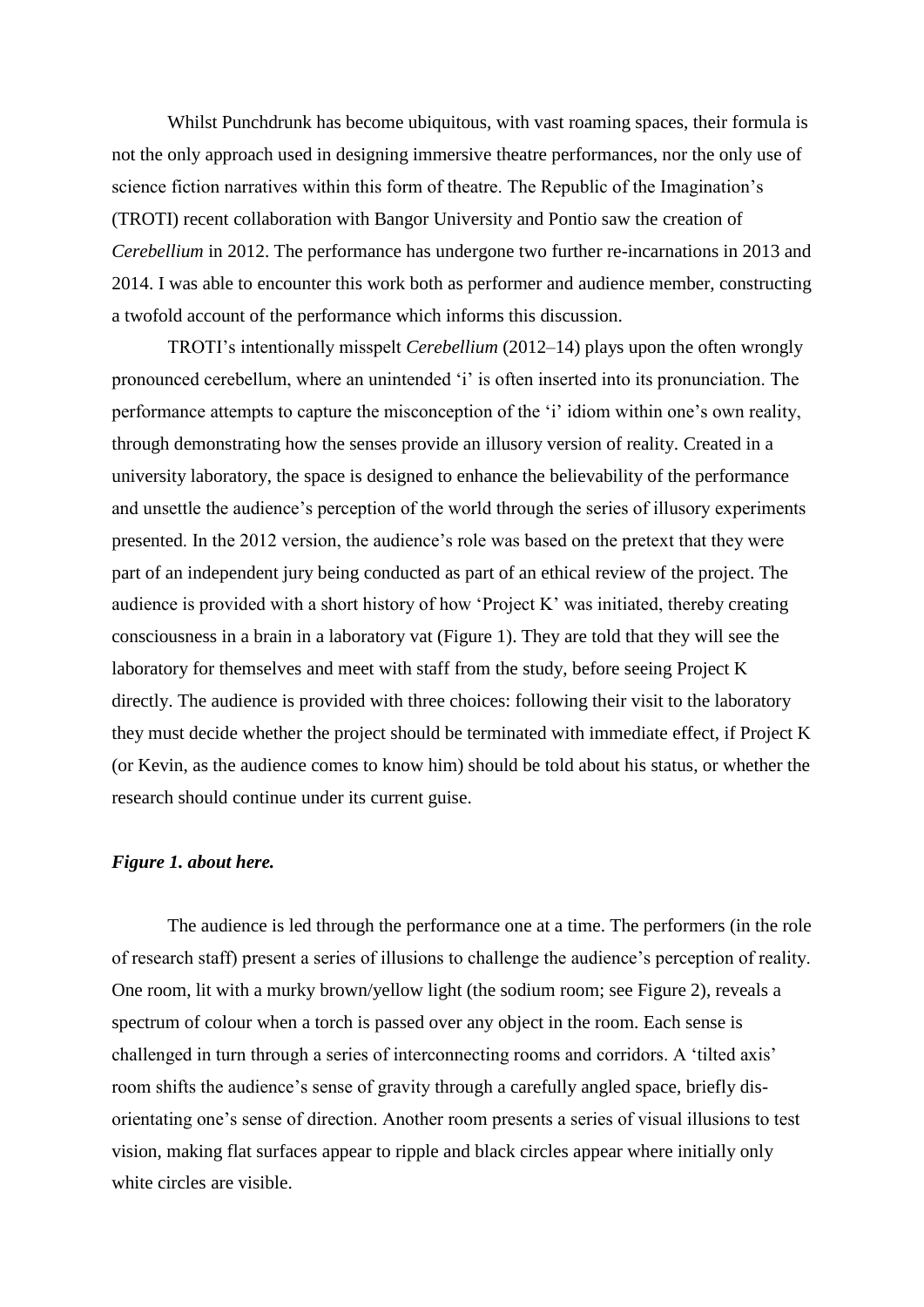## *Figure 2. about here.*

In its second incarnation the same performance space was used in reverse, ensuring that returning audience members would experience something linked to, but different from, the first performance. In its second year, the story is presented in continuation from the previous year: despite the votes made by the first year's audience, the (fictional) ethics committee has decided to close down the experiment. The audience is told that the lead professor has now sealed himself within the laboratory in protest, whilst protestors have been trying to secure the power sources outside of the building to prevent Kevin's termination. Some of the illusions were re-worked whilst new ones were also introduced. Whilst offered as theatrical play, the evolution and continuation of the narrative over the same period between performances and the utilization of psychological illusions cause one's sense of reality to be de-stabilized and questioned.

The difference between Punchdrunk's fast-paced narratives of *... and darkness descended* and *The Crash of the Elysium* is made evident in *Cerebellium*'s dissimilar style of delivery. For *Cerebellium*, audience members arrive in small groups, being initially introduced to the performance narrative together, before being led off at intervals one at a time. Each action is performed slowly and methodically, allowing time for sensations and ideas to be absorbed. In this way, the performance provides an opportunity for self-reflection, as the narrative turns its attention to the audience, calling on them to question their perception of reality, giving space for pause and reflection. Whilst the audience is manically thrust back into reality in *... and darkness descended*, *Cerebellium*'s last space, a decompression room, allows time for composure and discussion as the audience are reunited with their original arrival group once more.

#### **Science fiction made real?**

Immersive theatres augment some of the ways that science fiction narratives have been contemplated in other literary forms. They offer a physical realization of the 'feelies' described in Aldous Huxley's novel *Brave New World* (1932), where the senses are utilized as part of the storytelling process. In immersive theatres the audience is able to move within a three-dimensional multi-sensory environment where it is addressed not only visually and aurally but through a determined attempt to induce the additional senses of touch, taste and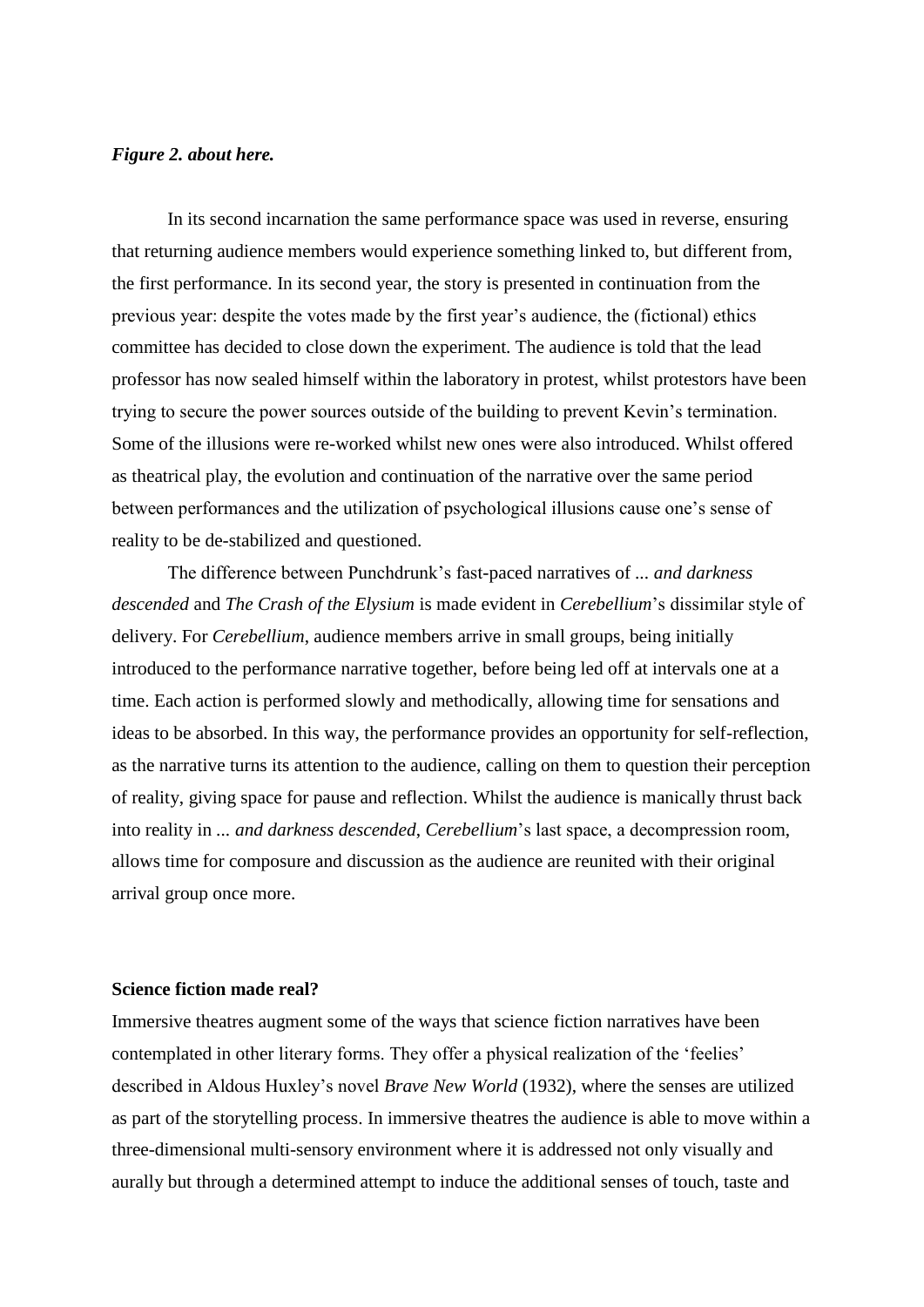smell in a directly acknowledged way. In this way, immersive theatres represent a particular dyad of audience response to space, participation, and the senses. It has been suggested that the 'feelies' in Huxley's novel demonstrate how art can be 'reduced to signifying itself, its emptiness of other meanings' (Mota, 2000: 42) as a symbol of postmodernism. The focus on the senses in TROTI's work results in the performance meaning something in the moment to a particular audience member, as the narrative intertwines itself with their perspective by particularly asking for their response to what they see, hear, feel, touch and smell. The performance effectively means different things to different people, based on their internal perception. This is exposed in *Cerebellium*'s third iteration, as the audience are shown illusions in pairs, experiencing them in turn and listen to their different interpretations. For example, in naming a series of bottled smells as either 'good' or 'bad', they witness one another's different appraisals of each scent. The interaction between performers and individual audience members allows for discrete differences in the story to emerge, as the audience members reveal personal anecdotes in conversation with performers (the late Adrian Howells one-on-one performances perhaps the most well-known of this format). TROTI'S *Cerebellium* (2012–14) narrative encourages the audience members to question their own perception of the world around them through the performance, by turning their reflections inward during the course of the performance.

Immersive theatres frequently resist linear or set narratives in the way they are staged and tell the story. The maze-like structures of Punchdrunk's work means that the audience can stumble upon different aspects of the story in any order. Even the most competent of audience who chase a particular character through the performance is likely to see, at a glimpse other story elements in action. This fragmentation may lead to deviations in the story; the vast structures of some of Punchdrunk's performances often contain more material than can be viewed within the duration of one performance (their recent show *The Drowned Man* (2013–14) contained more than 13 hours of material in the three-hour show). In this context the performance is based on the audience's experience of it, with the narrative being effected by the audience's viewing position in relation to the work, their individual movements through the space, and the extent of the interactions that they may have (either with the props, set and/or performers). In both cases the performance responds to and is informed by the audience members' movements and interactions, whether wilfully or unconsciously decided, dividing the meaning of the performance into multiple strands and possibilities.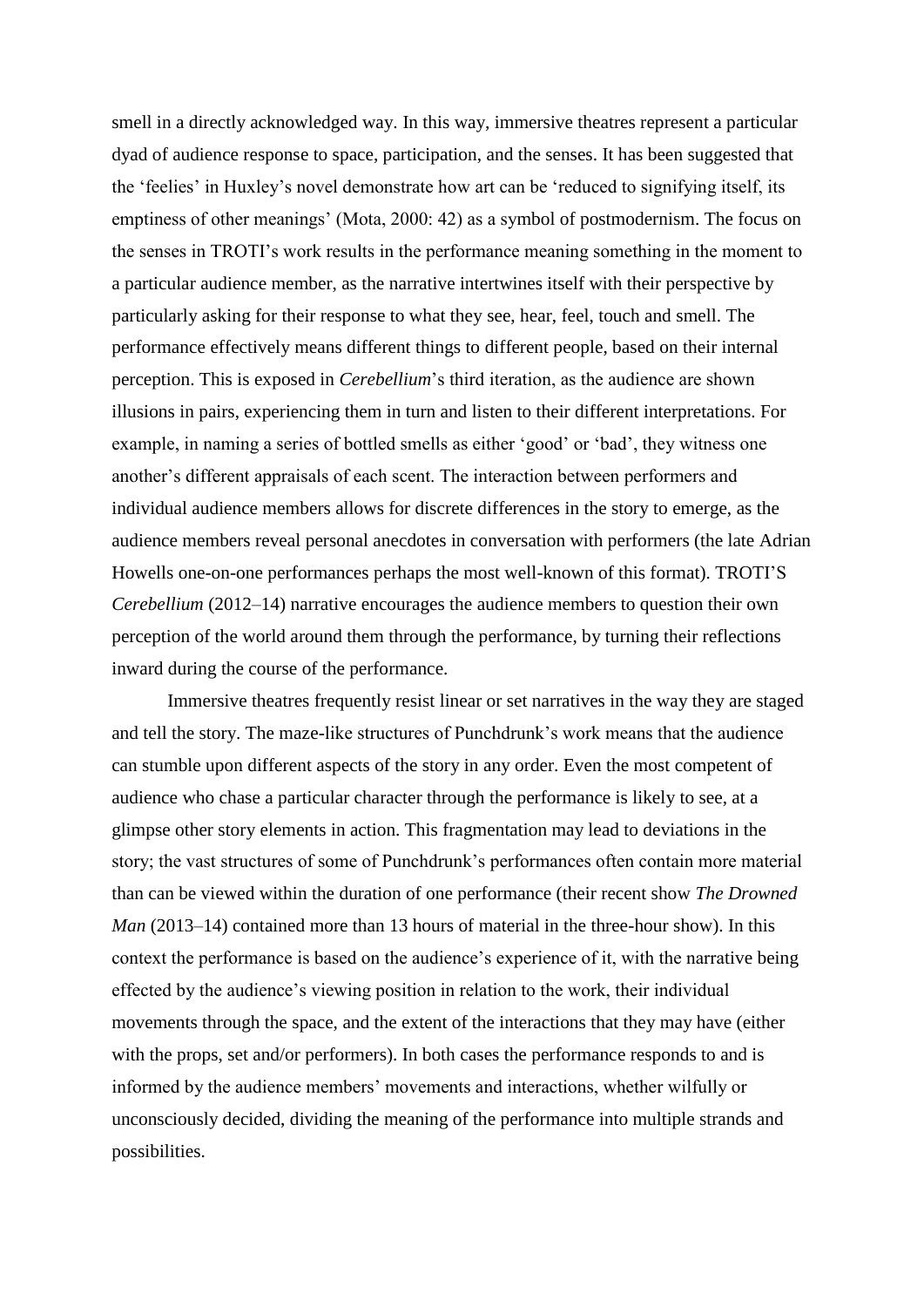Reviewing *The Drowned Man* performance, critic Lyn Gardner described it as disregarding mutual care between audience members to help one another through the space, commenting that 'it can be every man and woman for themselves' (Gardner, 2013). Certainly, the zombie narrative lends itself to an 'every man for himself' approach, although some commentators of *... and darkness descended* have described feelings of comradeship (see quote from Higgins, 2011, below). In the context of this latter performance, this attitude entirely fits with expectations of the narrative: to see if one is able to survive through the zombie apocalypse. Punchdrunk provides a degree of narrative context to the work, with particular aims and objectives. Whilst criticism to date has focused on the work of selected theatre companies, the continuum of immersive practice identified here presents these works in a scale: from complex sets and narratives through to more simplistic events which provide the essence or essential spatial frameworks necessary for the theatrical to emerge. Simplistic goals and storylines offer a way into framing such events where a fast-paced performance both delight and thrill the audience.

The inclusion of *The Walking Dead* immersive encounter at the San Diego Comi Con aimed to provide participants with an opportunity to experience a first-hand encounter of evading 'walkers'. In this instance the narrative is drastically paired down, making the experience largely physical and centred on negotiating past the zombie characters which populate the performance space. Furthermore, the space is only partially transformed for the event and carries advertisements for the programme. In this sense it offers a theatrical event but one that is less complex than works such as *Cerebellium*. The two events share several qualities: they rely on the audience to move through the performance, the audience is able to physically encounter each space using the body's senses, and both place the audience within a particular context in relation to the story. These similarities make evident the sliding scale of participatory events of which immersive theatres are a part. At one end they operate using complex text-based stories with high levels of sensory details, which can be personally evocative and emotive. At the other end of the spectrum, a limited plot provides the essence of a narrative to provide a basic structure to the performance, preferring to rely on physicalizing the event for the audience by providing quick flash reactive environments. As Gardner (2010) notes, these experiences may generate fresh audiences for theatre by reimagining not only the way narratives are explored but the very subject matter they engage with. Theatre's resistance to popular culture has in the past been acknowledged (Modleski, 1986), but the current trend for interactive and immediate experiences across media platforms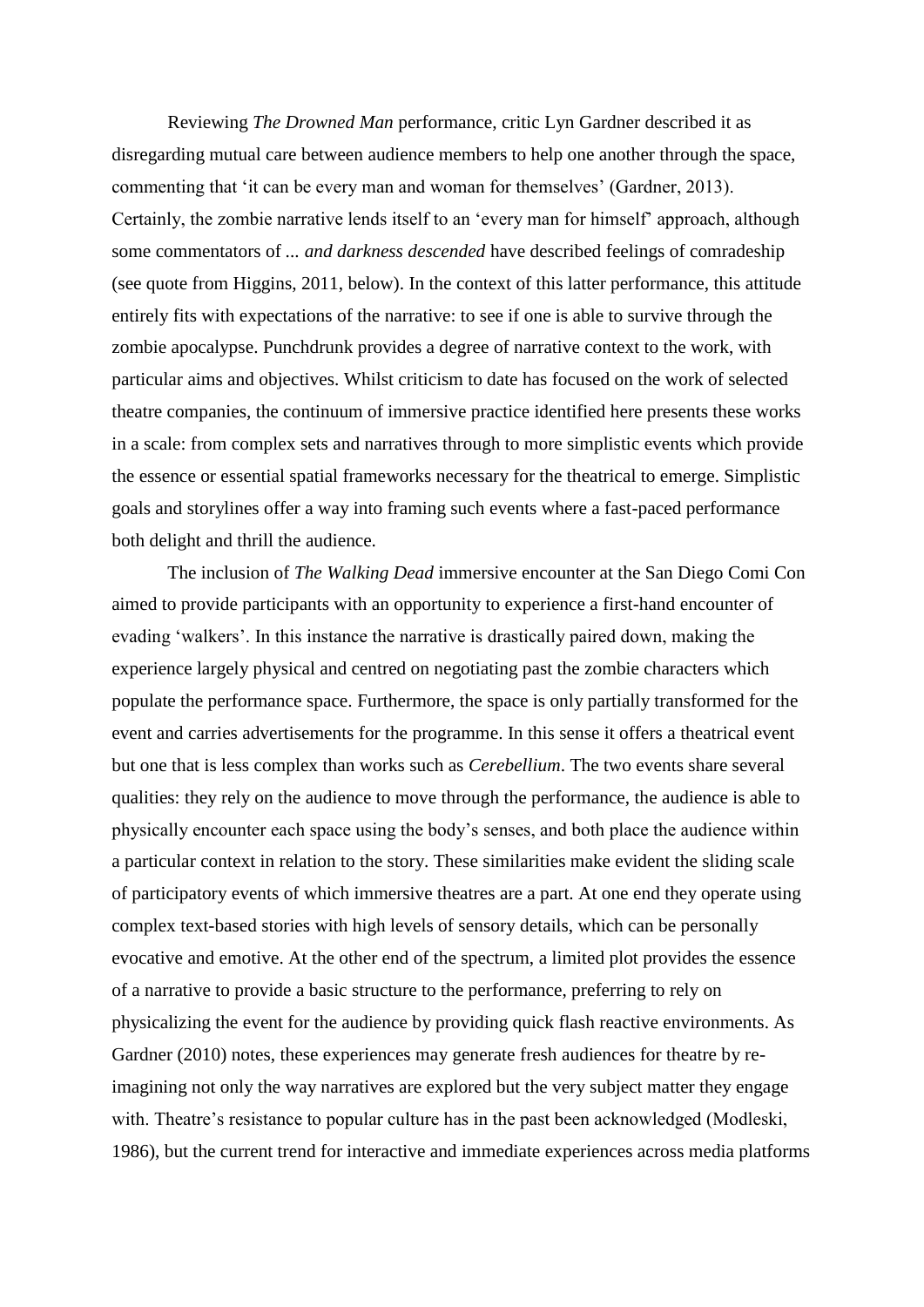may promote ways for theatre to utilize the nature of the live medium to its advantage, introducing new modes and subjects for storytelling.

### **Dystopian worlds in immersive theatres**

Each immersive theatre company has its own style of working which creates fundamental differences in the employment of the science fiction narrative. The use of science fiction also corresponds with the use of dystopian worlds which populate the settings of many immersive theatre performances these worlds are represented as frequently in decay, the edges torn from pages, buildings and surfaces throughout the space. The examination of these performances will move toward discussing the implications of the dystopian world and the use of the science fiction narrative. Here I emphasize the frequent link to dystopian fictional 'worlds', and discuss how this relates to the use of the science fiction narrative as 'warning' against contemporary lifestyles. I will also consider how these theatres address current societal concerns and the imposed 'fearful state' of 21st-century civilization. It has been noted that science fiction can remind us 'of the 'fundamental relationship between our embodiment and our identities' (Farnell, 2000: 116). It is this, I would suggest, which results in their employment in immersive theatres, in offering relevance and meaning to the everyday in their exploration of analogous facets of the individual through interaction and movement within the performance.

The popular zombie narratives of contemporary gaming, film and television culture explored in *... and darkness descended* (2011, based on the PlayStation game *Resistance 3*, as already mentioned), allows the audience to experience first-hand an apocalyptic world from an established storyline within gaming, offering the audience an opportunity to play the game in the flesh. Locating the performance underground, the space is designed to feel, smell and replicate the game environment, as the space convinces us of and supports the unfolding narrative. In placing audiences in visceral environments, the distance of the screen is removed and with it a sense of safety. Having been 'experienced', these performances provide a sense of belief that the audience can apparently face such troubles and (optimistically) overcome, or at the very least survive them – the voyeuristic audience presented as hero. Nonetheless, the audience may discover an unpleasant truth: its inability to endure in such a precarious landscape. One critic described the experience as 'the thrill of teamwork and interactivity of video games, together with the high production values and human touch of contemporary theatre' (Higgins, 2011). The theatrical performance offers the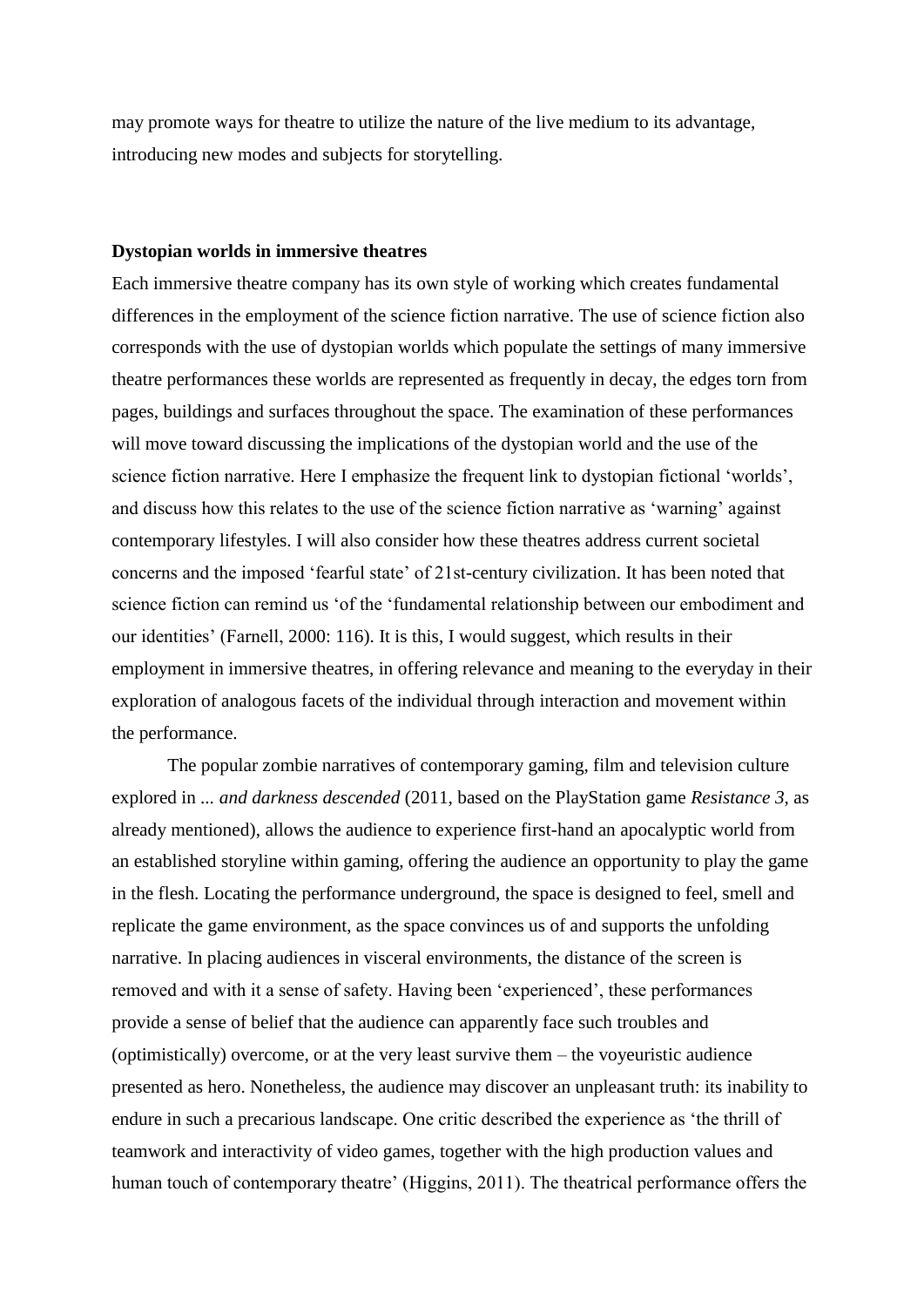chance for the audience to physically encounter the characters and scenarios of the game to see if they can, through their own bodies, survive the gameplay. Whilst still in the realms of fictional narrative, the physical presence of the audience's body within the performance space allows for the experience to be felt as well as seen. Audience members do not watch an avatar on screen moving through the space but move through it with their own bodies. The similarity between the two forms (of immersive theatres and gaming), has been acknowledged (McMullan,  $2014$ )<sup>3</sup>, identified in their use of interaction, gameplay and movement through a space. It is therefore unsurprising to see narratives employed in the one form being transmogrified to the other.

Cynically, these experiences can be interpreted as operating within a consumerist framework, driving interest in the game through another source of popular entertainment. Punchdrunk has conducted other collaborative works with alcohol brand Stella Artois for *The Black Diamond* (2011) and *The Night Chauffeur* (2010), neither of which appears on the company's list of past shows, asserting these works as 'partnerships' separate from their main body of work (Punchdrunk, 2014). Yet, as with *The Walking Dead* event (discussed above), they may also be interpreted as operating with an increasing 'participatory culture' (Jenkins et al., 2009) where the same franchise can be accessed through multiple means. *The Crash of the Elysium* (2011–12) is included in Punchdrunk's list of past shows and is a similar tie-in to a popular television programme. The show, directed at a family audience, allows the opportunity to participate in and assist the Doctor in one of his adventures. Both of these performances by Punchdrunk link to other platforms allowing audiences to get closer to their favourite science fiction narratives; it is no longer enough to watch in the privacy of one's home. The opportunity to share an experience with others and encounter a story first-hand is potentially a rejoinder to criticisms levelled at screen technology in removing personal and social interaction (Turkle, 2011). In its appearance at the Manchester International Festival in 2011, some audience members met with (then Doctor) Matt Smith for the final part of the mission (Manchester International Festival, n.d.). Not only are the works blurring fiction and reality by their physical experience of the performance, but in featuring actors tangibly both in character and in the flesh (rather than mediated by a screen) they encourage further distorting of the boundaries between imagined and real-world activity. Yet these wellconstructed environments remain a form of play: contained within a visible set space, with

1

<sup>&</sup>lt;sup>3</sup> I do, however, disagree with McMullan's argument that theatre is 'taking its cue' from gaming. Instead I recognize the immersive as having emerged from previous participatory forms of theatre. Nevertheless, one's popularity may have perhaps given rise to the other.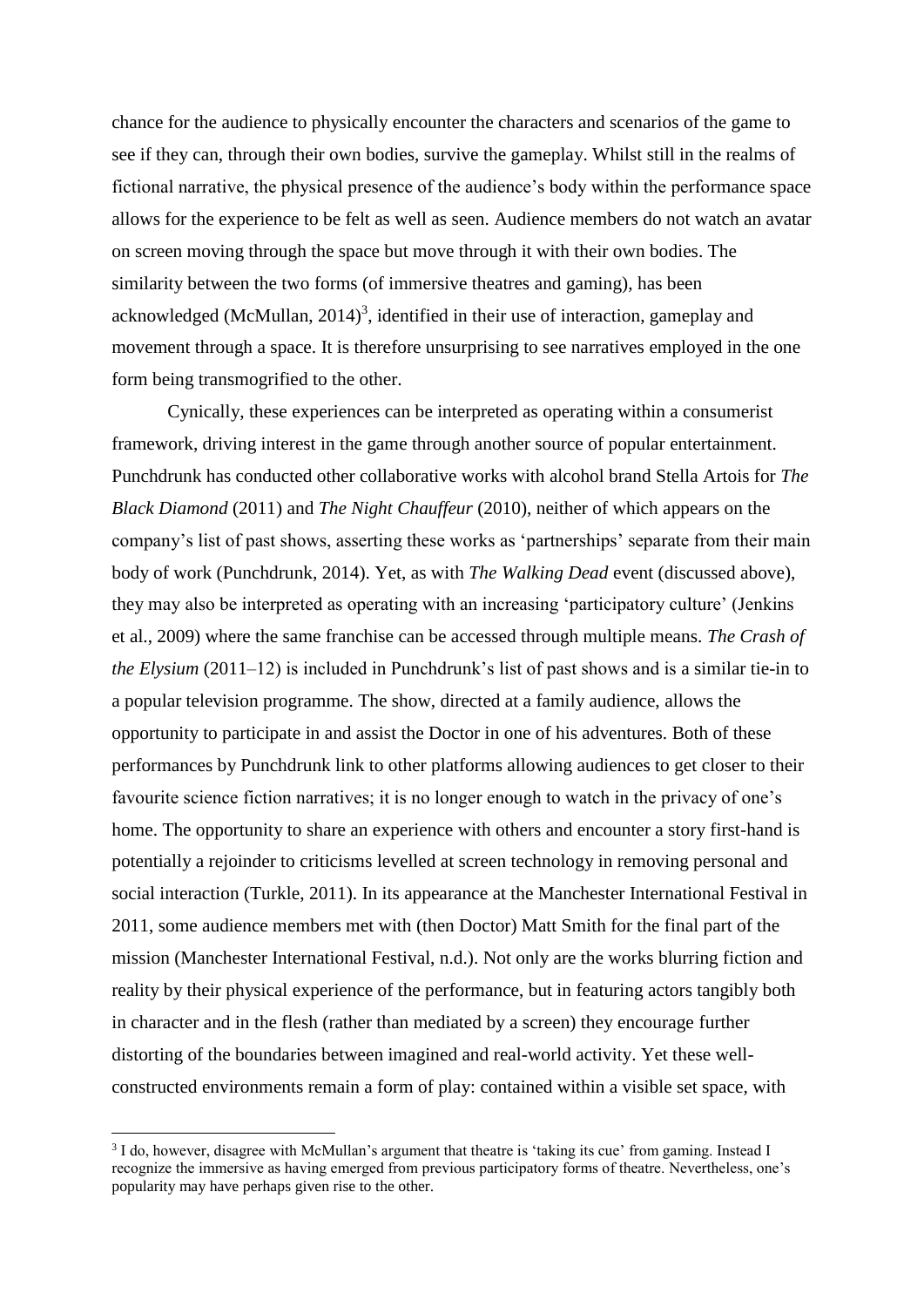mechanisms of escape, advertised and constructed as theatrical events. The implementation of these parameters acts as a replacement of the screen interface, separating one realm from the other.

Dystopian narratives have been described as a way to 'critique timely political issues' (Murphy, 2009: 477). The use of dystopian worlds is a frequent characteristic of immersive theatre performances, not only where the science fictional narrative is employed, but in their presentation of worlds where there is a sense of decay and lack. This is borne out through the spatial design, where carefully selected locations replicate the plot, as seen in the performances outlined above.

*Cerebellium*, *... and darkness* descended and *The Crash of the Elysium* all refer to worlds which are dysfunctional or ruinous for humanity. The zombie narrative of ... and darkness descended may be the most apparently dystopian, serving to explore the relationship between 'vehicles for expression of the ever accelerating viral nature of global capitalism' (Boluk and Lenz, 2010: 127). This is particularly ironic considering the promotion of the *Resistance 3* game which the performance was designed to support. *The Crash of the Elysium* begins harmlessly, but the peace is quickly interrupted when the spaceship on which the audience is placed crashes. The collision results in the escape of some of the most notorious figures from the contemporary Doctor Who series: the weeping angels, their favoritism amongst fans conceivably a motive for their inclusion over the Doctor's other adversary's. In both cases, a threat to one's personal survival is initiated.

The first incarnation of *Cerebellium* is seemingly diplomatic: the audience placed as part of a jury panel convened to determine whether Project K's existence should be terminated or sustained. However, there is a constant hint at the potential for violence and dissolution, should Kevin's existence be allowed to continue, and a sense of threat in his imminent termination that is ever present. By the second incarnation, the situation has descended into chaos, as the audience learn that the former head of the laboratory has now barricaded himself in to protect the vat in which the brain is contained. The raising of temporary structures outside the laboratory suggests a shift in stability has occurred. These temporary constructs and the destruction enacted within the laboratory building (in the raising of barricades), is reminiscent of scenes from global news reports and reminds us of the potential for societal collapse. In all these narratives, the performances hint at the fragility of human existence and its potential to be compromised in but an instant. If these performances are provoking, as critical comment suggests, the science fiction narrative may incite comparable forewarnings to the 'broader cultural trope[s]' (Hamilton, 2003: 267) which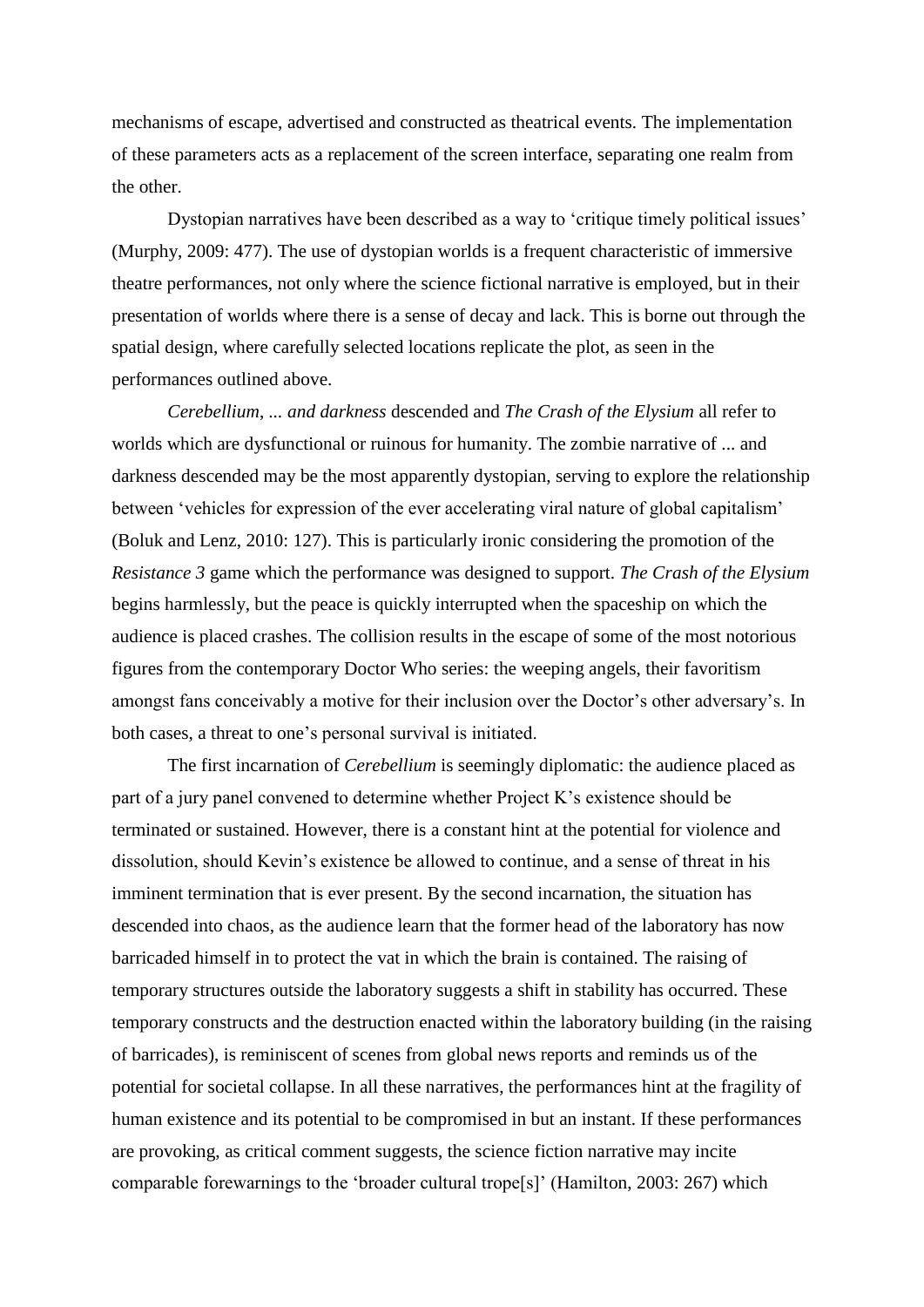science fiction can signify. It is, however, through direct engagement in the work that the audience may be transformed and realize the meaning relation to their reality.

Other forms of lack are investigated in reflecting onto the audience deficiencies and absences from their own lives which the performance aims to provide for in some way. The dystopian narrative is therefore fitting if we agree with Turkle's (2011) concerns for the increasingly mediated experience of everyday interactions through screens and interfaces. Embodied performances counteract removed experience by placing the audience within a multi-sensory environment that (at present) cannot be completely simulated in a definite way. Similar to the way Wixson (2005) describes the alienating effect of Sarah Kane's dystopian landscapes, immersive theatres have the potential to point towards one's own lack of physical connections. In being placed within the theatrical spectacle, the audience is able to more readily identify with the narrative because the performance happens both in and through the body.

# **Conclusion**

This paper has offered considerations of the particular use of science fiction narratives within immersive theatres. Initial thinking on immersive theatres identifies and connects a diverse range of practices. By focusing on a particular use of narrative, I have considered why science fiction narratives are perhaps more prevalent in immersive theatres than other forms of theatre. I have proposed that links to forms of media franchise present opportunities to engage further with an established fictional world. Where immersive theatres engage with existing narratives, they offer a new way of encountering familiar plot lines through a firsthand sensory experience, where the space cannot only be seen but smelt, heard, felt and touched directly. These experiences blur the boundaries between fictional and actual realities through their embodiment within the audience's own physical, emotional and mental apparatus. They can extend the gaming experience by including more of the senses within the encounter. Furthermore, they can offer linked occurrences that relate to the audience's experience of a narrative through alternative means via a different mode of participation.

Immersive theatres have also produced originally conceived narratives. I have suggested that these varieties of performance form a continuum with other participatory events which use similar strategies to immerse the audience within very basic narrative structures that provide 'just enough' of a story to inform the audience's encounter. As well as offering thrilling experiences, where the audience is able to test themselves within a playful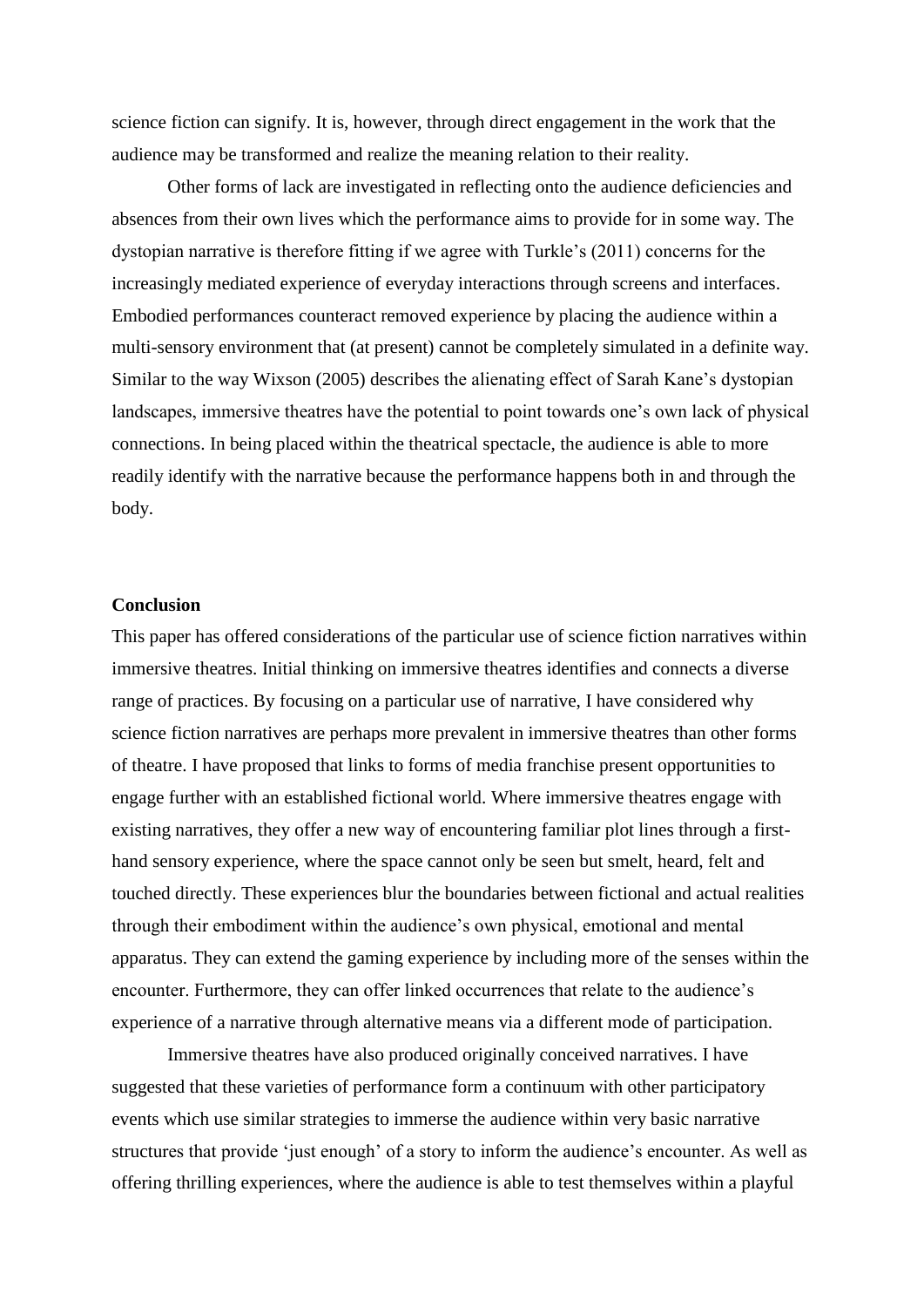environment, they can also profoundly question the audience through interrogations with their own body which question their own perception of their reality. In this way, the story carries over from the stage space into the audience's own understanding.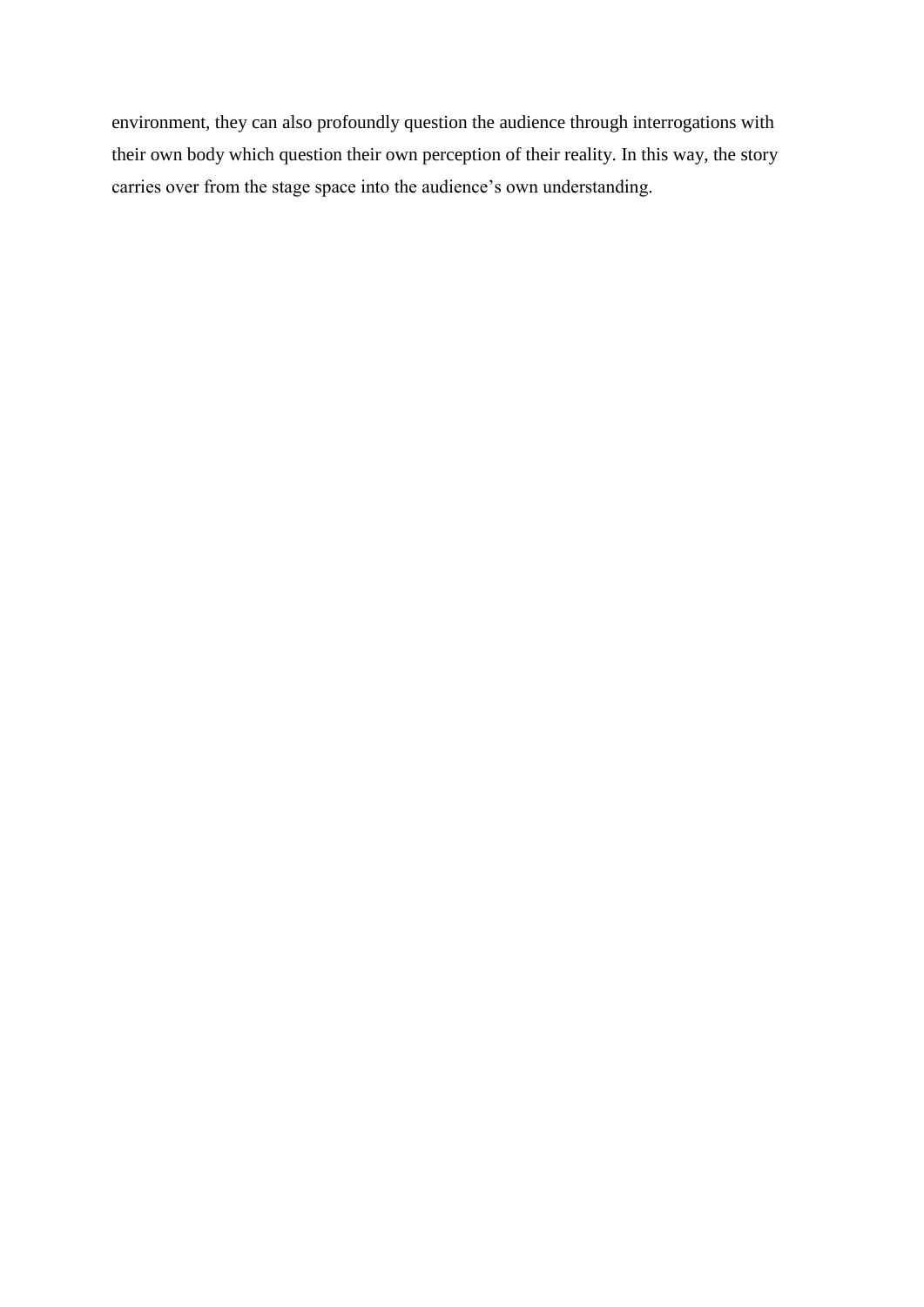#### **Acknowledgements**

The author wishes to thank Kate Taylor-Jones for her most valued support, comments and feedback in the production of her thesis, from which this paper is developed. The author also wishes to thank Guillaume Thierry and Iwan Brioc for the opportunity to be a part of *Cerebellium.*

# **Declaration of conflicting interests**

The author(s) declared no potential conflicts of interest with respect to the research, authorship, and/or publication of this article.

## **Funding**

The author(s) received no financial support for the research, authorship, and/or publication of this article.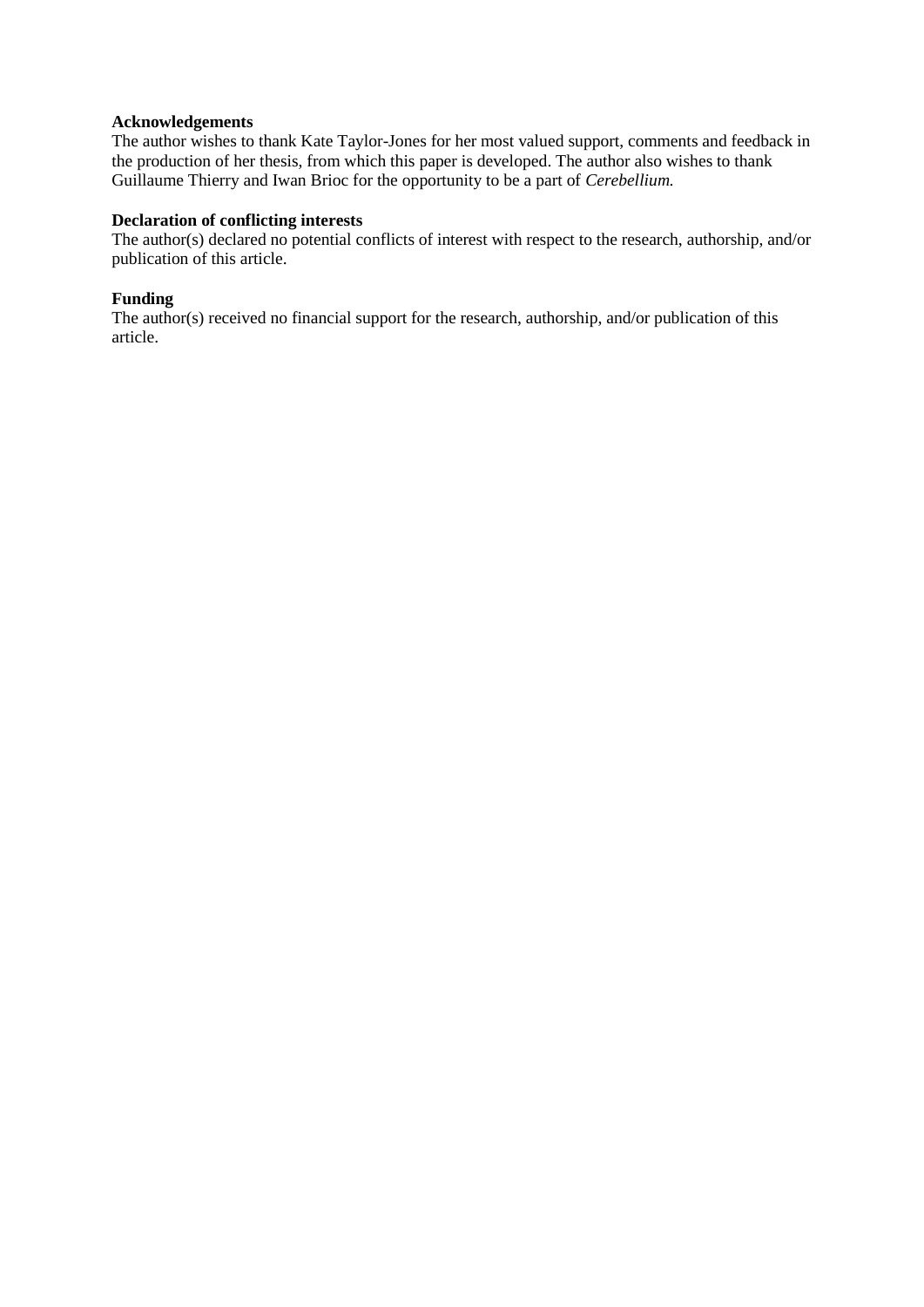# **References**

- Alston A (2013) Audience participation and neoliberal value: Risk, agency and responsibility in immersive theatre. *Performance Research* 18(2): 128–138.
- Bauwens D, Devriendt A and Smet J (2013) On courting the audience. In: Radosavljevic´ D (ed.) *The Contemporary Ensemble*. London: Routledge.
- Boluk S and Lenz W (2010) Infection, media, and capitalism: From early modern plagues to postmodern zombies. *Journal for Early Modern Cultural Studies* 10(2): 126–147.
- Bould M, Butler A, Roberts A and Vint S (eds) *The Routledge Companion to Science Fiction*. London: Routledge.
- Farnnell R (2000) Bodies that speak science fiction: Stelarc performance artist 'Becoming Posthuman'. In: Sawyer A and Seed D (eds) *Speaking Science Fiction, Dialogues and Interpretations*. Liverpool: Liverpool University Press, 109–130.
- Gardner L (2013) Does Punchdrunk's The Drowned Man live up to the hype? *The Guardian*, 19 July. Available at: http://www.theguardian.com/stage/theatreblog/2013/jul/19/punchrunkhype-drownedman-lyn-gardner (accessed 2 February 2014).
- Gardner L (2010) Should we toast Punchdrunk's Stella Artois gig or drown our sorrows? *The Guardian*, 9 November. Available at: http://www.theguardian.com/stage/theatreblog/2010/ nov/09/punchdrunk-stella-artoiscorporate-theatre (accessed 12 July 2012).
- Göhkhan A (2011) Depiction of violence onstage: Physical, sexual and verbal dimensions of violence in Sarah Kane's experiential theatre. *The Journal of International Social Research* 4(16): 81–88.
- Groot-Nibblelink L (2012) Radical intimacy: Ontroerend Goed meets The Emancipated Spectator. *Contemporary Theatre Review* 22(3): 412–420.
- Hamilton S (2003) Traces of the future: Biotechnology, science fiction, and the media. *Science Fiction Studies* 30(2): 267–282.
- Haraway D (1991) A cyborg manifesto: Science, technology and socialist-feminism in the late twentieth century. In: *Simians, Cyborgs and Women: The Reinvention of Nature*. New York: Routledge, 149–181.
- Higgins T (2011) Punchdrunk and Resistance 3 present ... and darkness descended, Waterloo Station Arches. *The Telegraph*, 5 September. Available at: http://www.telegraph.co.uk/culture/ theatre/theatre-reviews/8742127/Punchdrunkand-Resistance-3-present- ... and-darknessdescended-Waterloo-Station-Archesreview.html (accessed 6 June 2012).
- Hill L and Paris H (2014) *Performing Proximity: Curious Intimacies*. London: Palgrave Macmillan.
- Huxley A (1966 [1932]) *Brave New World*. London: Chatto & Windus.
- Indick BP (1994) Science Fiction and the Theatre by Ralph Willingham. *Science Fiction Studies* 21(2): 244–247.
- Indick BP (1997) Shaw's science fiction on the boards. *Shaw* 17: 19–37.